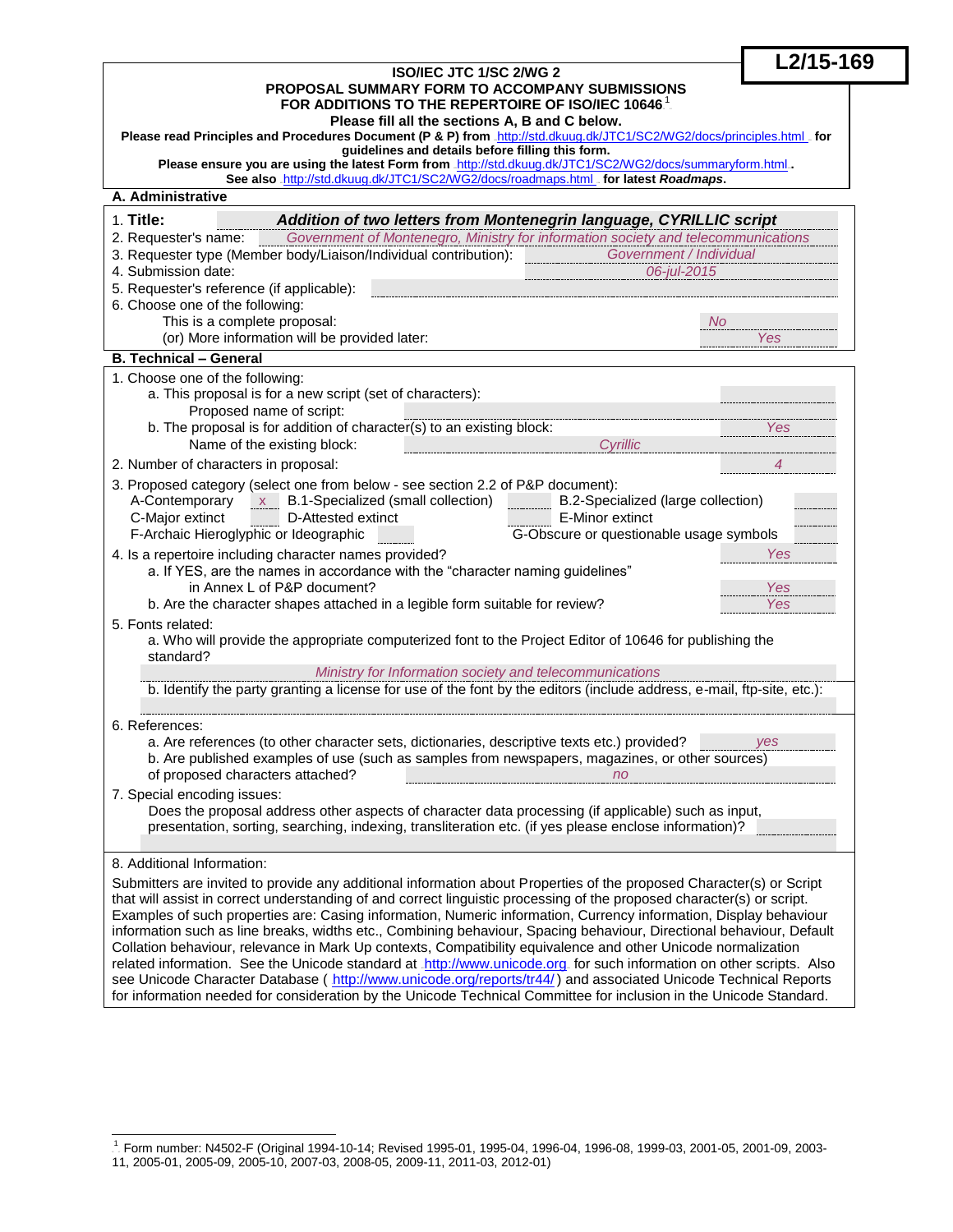#### **C. Technical - Justification**

| 1. Has this proposal for addition of character(s) been submitted before?                                                                                  | n <sub>o</sub> |                                                    |
|-----------------------------------------------------------------------------------------------------------------------------------------------------------|----------------|----------------------------------------------------|
| If YES explain                                                                                                                                            |                |                                                    |
| 2. Has contact been made to members of the user community (for example: National Body,                                                                    |                |                                                    |
| user groups of the script or characters, other experts, etc.)?                                                                                            | <b>No</b>      |                                                    |
| If YES, with whom?                                                                                                                                        |                |                                                    |
| If YES, available relevant documents:                                                                                                                     |                |                                                    |
| 3. Information on the user community for the proposed characters (for example:                                                                            |                |                                                    |
| size, demographics, information technology use, or publishing use) is included?                                                                           | Yes            |                                                    |
| Montenegro residents<br>Reference:<br>---------------------------------                                                                                   |                |                                                    |
| 4. The context of use for the proposed characters (type of use; common or rare)                                                                           | common         |                                                    |
| Official Montenegrin language rules<br>Reference:                                                                                                         |                |                                                    |
| 5. Are the proposed characters in current use by the user community?                                                                                      | <b>ves</b>     |                                                    |
| Spoken/written language, newspapers<br>If YES, where? Reference:                                                                                          |                |                                                    |
| 6. After giving due considerations to the principles in the P&P document must the proposed characters be entirely                                         |                |                                                    |
| in the BMP?                                                                                                                                               | No             |                                                    |
| If YES, is a rationale provided?                                                                                                                          |                |                                                    |
| If YES, reference:                                                                                                                                        |                |                                                    |
| 7. Should the proposed characters be kept together in a contiguous range (rather than being scattered)?                                                   | - No           |                                                    |
| 8. Can any of the proposed characters be considered a presentation form of an existing                                                                    |                |                                                    |
| character or character sequence?                                                                                                                          | <b>No</b>      |                                                    |
| If YES, is a rationale for its inclusion provided?                                                                                                        |                |                                                    |
| If YES, reference:                                                                                                                                        |                |                                                    |
|                                                                                                                                                           |                |                                                    |
| 9. Can any of the proposed characters be encoded using a composed character sequence of either                                                            | No             |                                                    |
| existing characters or other proposed characters?                                                                                                         |                |                                                    |
| If YES, is a rationale for its inclusion provided?                                                                                                        |                |                                                    |
| If YES, reference:                                                                                                                                        |                |                                                    |
| 10. Can any of the proposed character(s) be considered to be similar (in appearance or function)<br>to, or could be confused with, an existing character? |                |                                                    |
|                                                                                                                                                           |                | If YES, is a rationale for its inclusion provided? |
| If YES, reference:                                                                                                                                        |                |                                                    |
| 11. Does the proposal include use of combining characters and/or use of composite sequences?                                                              | No.            |                                                    |
| If YES, is a rationale for such use provided?                                                                                                             |                |                                                    |
| If YES, reference:                                                                                                                                        |                |                                                    |
| Is a list of composite sequences and their corresponding glyph images (graphic symbols) provided?                                                         |                |                                                    |
| If YES, reference:                                                                                                                                        |                |                                                    |
| 12. Does the proposal contain characters with any special properties such as                                                                              |                |                                                    |
| control function or similar semantics?                                                                                                                    | <b>No</b>      |                                                    |
| If YES, describe in detail (include attachment if necessary)                                                                                              |                |                                                    |
|                                                                                                                                                           |                |                                                    |
|                                                                                                                                                           |                |                                                    |
| 13. Does the proposal contain any Ideographic compatibility characters?                                                                                   | No.            |                                                    |
| If YES, are the equivalent corresponding unified ideographic characters identified?                                                                       |                |                                                    |
|                                                                                                                                                           |                |                                                    |
| If YES, reference:                                                                                                                                        |                |                                                    |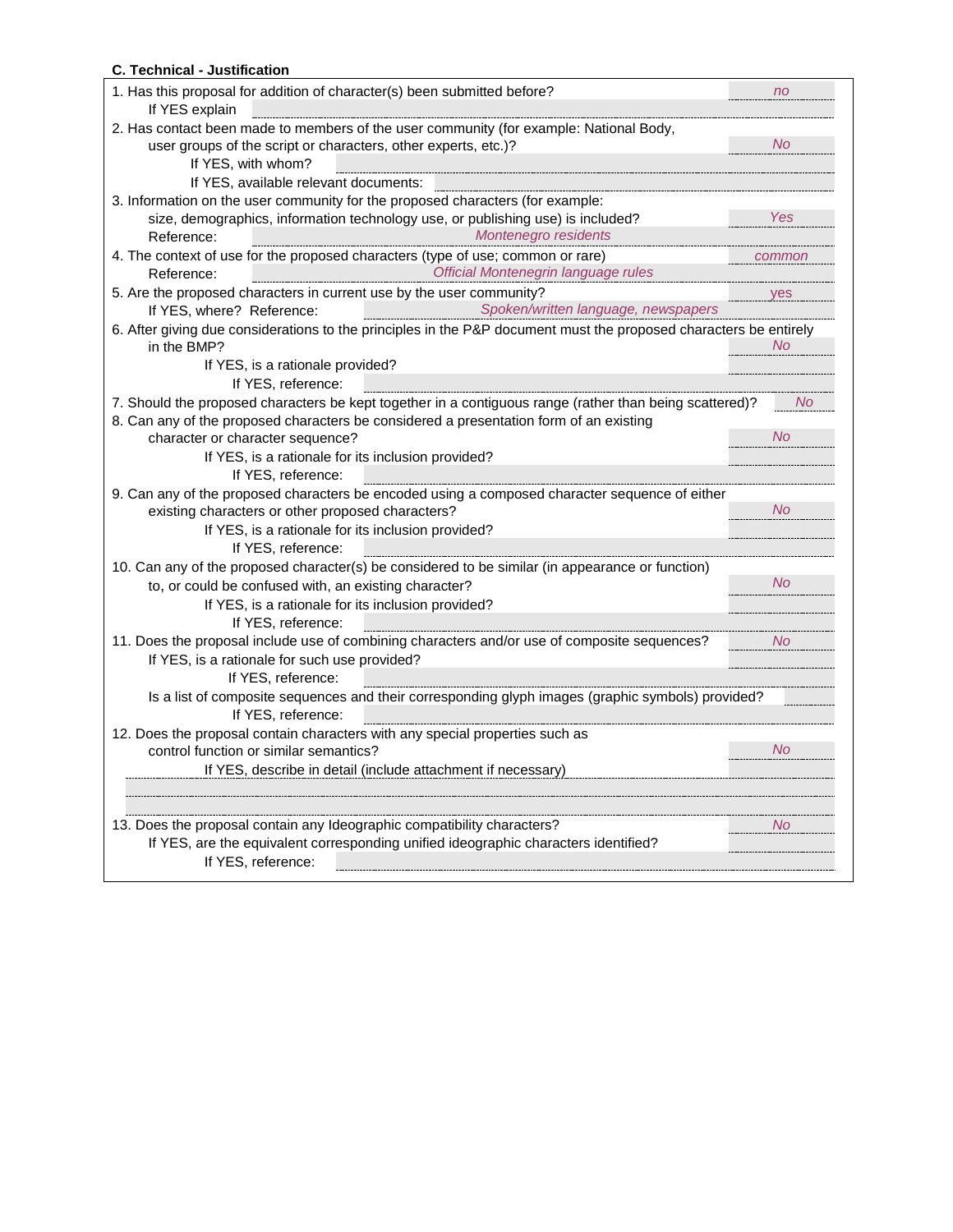Annex 1: Character shapes (related to section B, item 4b)

Cyrillic small letter SJ

**с´**

Cyrillic capital letter SJ

## **С´**

Cyrillic small letter ZJ

**з´**

Cyrillic capital letter ZJ

**З´**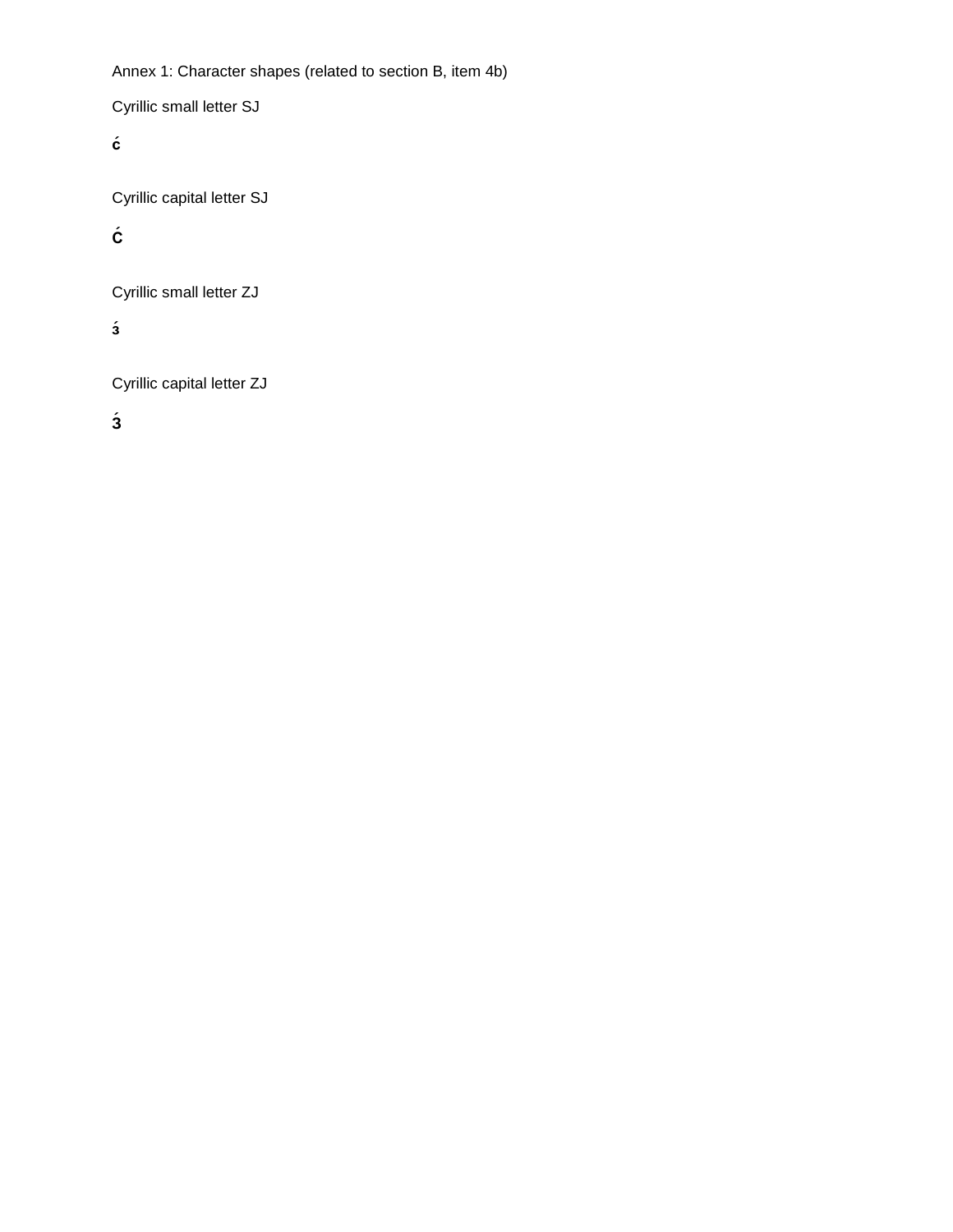Annex 2: References (section B, item 6)

Language rules (not translated) <http://www.gov.me/files/1248442673.pdf>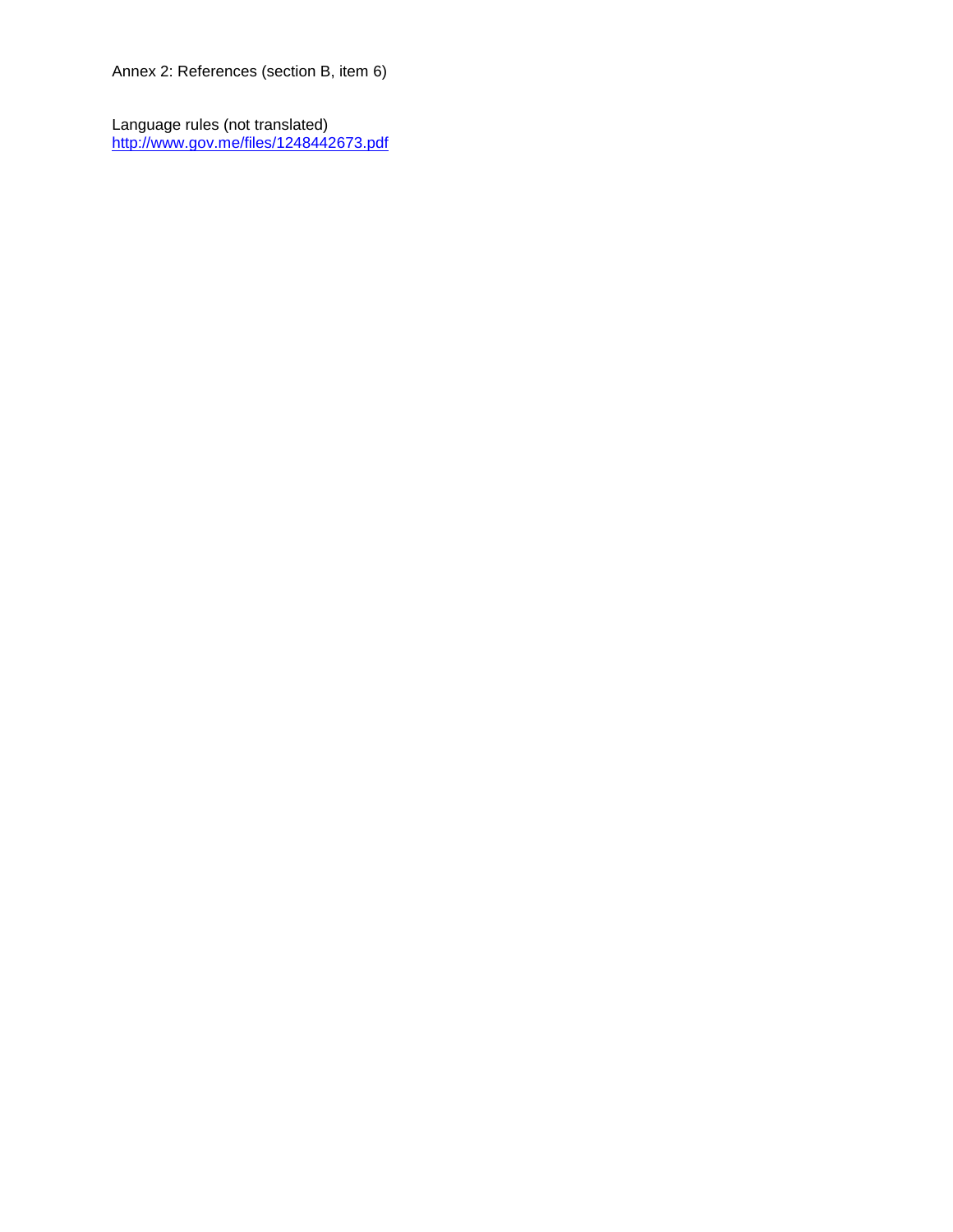

Ćirilica je jedno od dva crnogorska pisma. Ćirilicu koriste neki slovenski narodi, na primjer Rusi, Bugari, Srbi, Makedonci. U Crnoj Gori ćirilica i latinica su ravnopravna pisma.

Zahvaljujuci reformi Vuka Karadžića naša ćirilica je jednostavna jer u njoj za svaki glas postoji po jedno slovo.



Pokaži koja su latinična i ćirilična slova ista u crnogorskome jeziku. Uoči koji se glasovi u ćirilici označavaju jednim slovom, a u latinici s dva slova.

Uz pomoć nastavnika/nastavnice pokušaj odrediti još neke karakteristike crnogorske ćirilice u odnosu na ćirilično pismo drugih slovenskih naroda.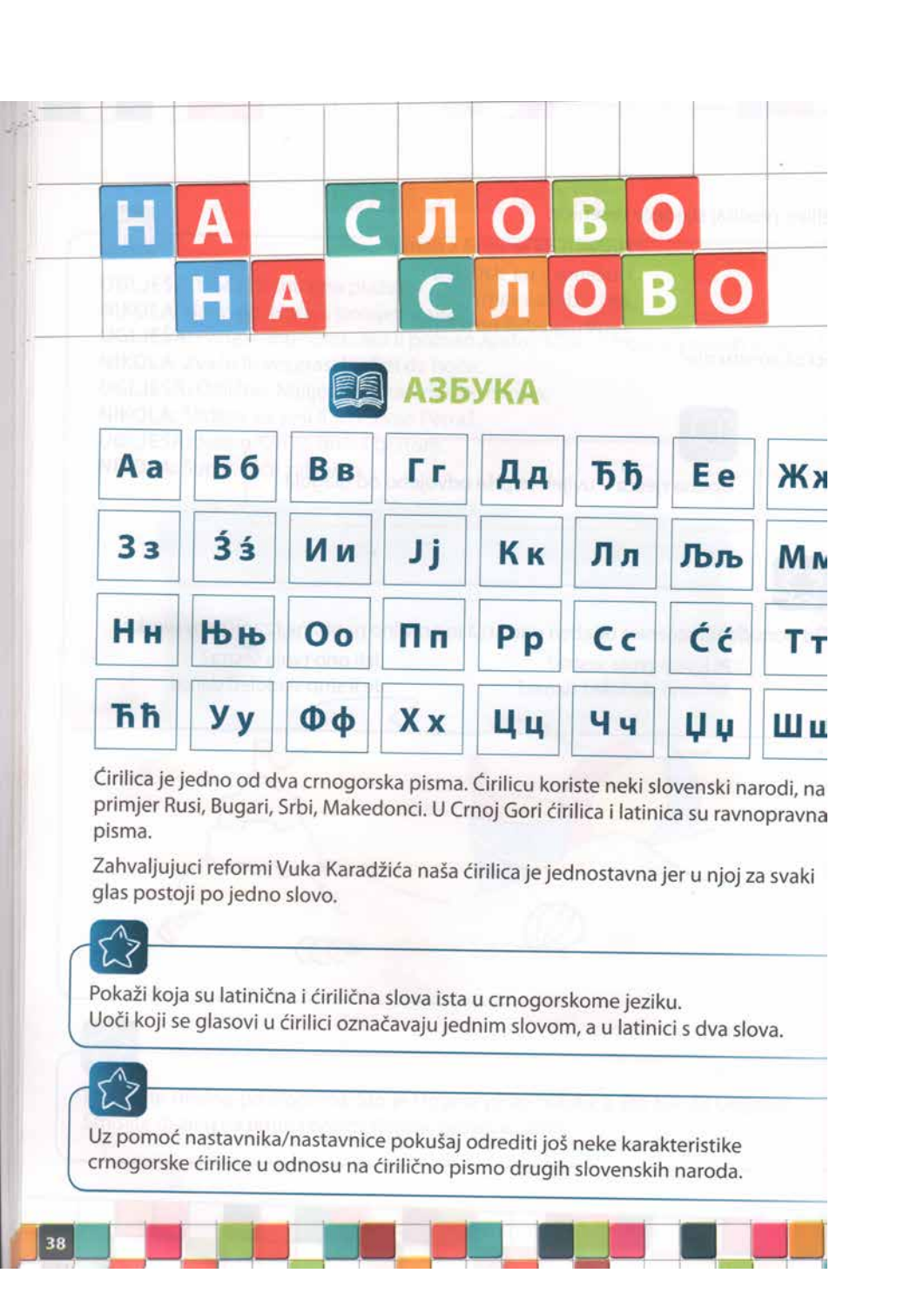**ЧИТАЈИ ПИШИ ЋИРИЛИЦУ** ДА ДА ДА ДА ПАВА ДА ДА ДА ДА ДА ДА ДА

Aa Ee Jj Oo Kk Мм Тт Нн Њњ Ии Aa Ee Ji Oo Kk Mm M<del>m</del> Hn Ibn Uu

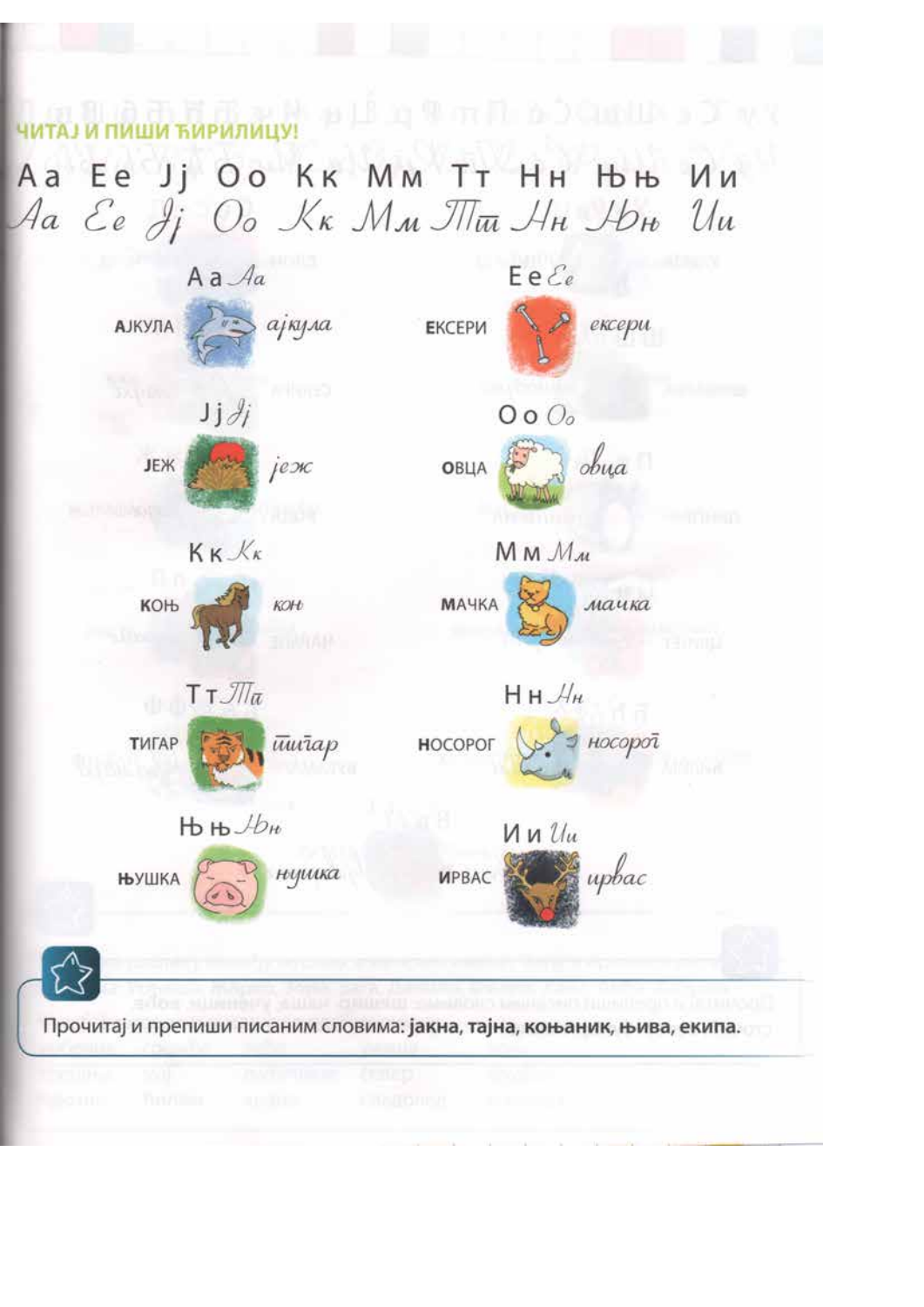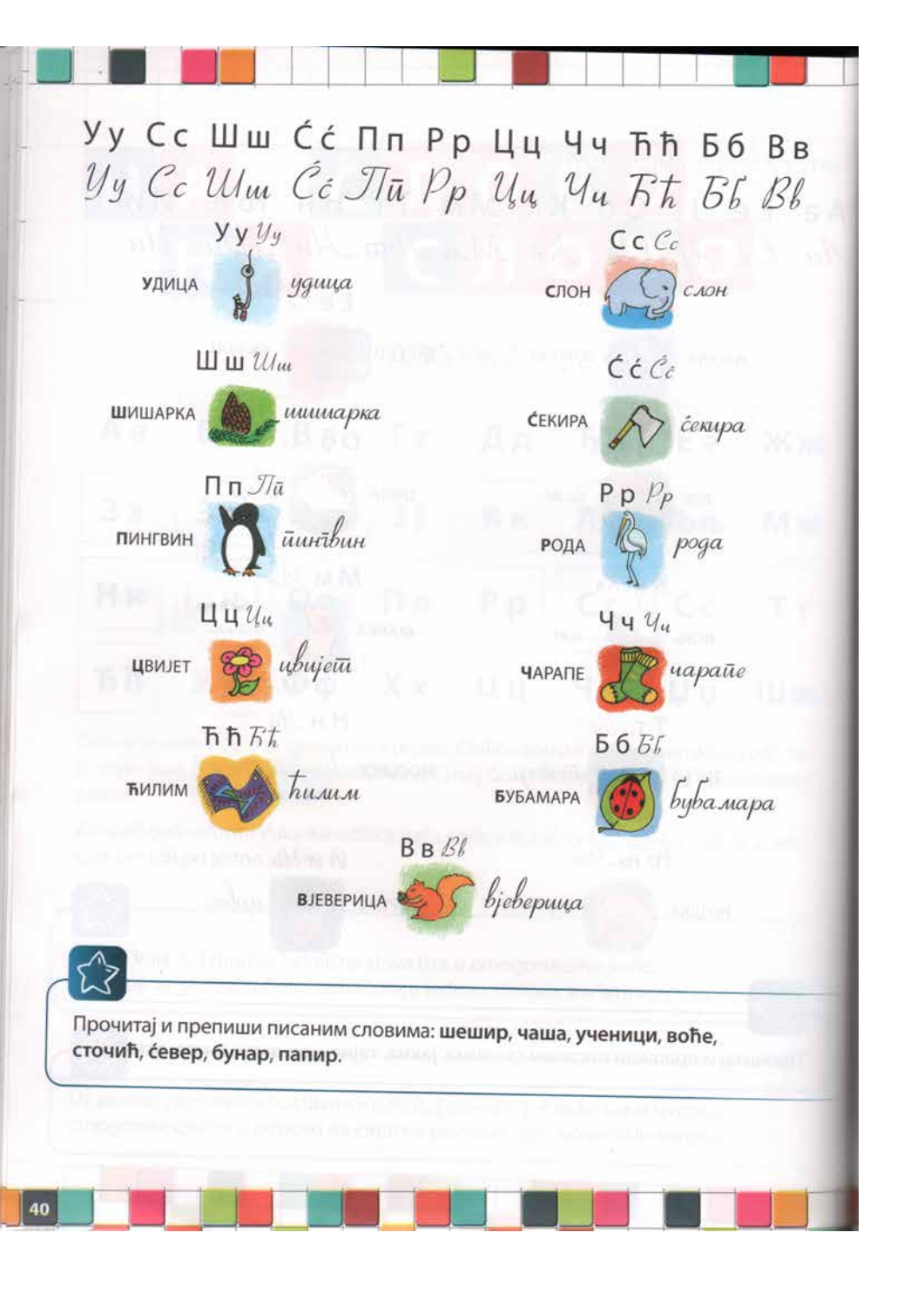# **ИМТАМ ЋИРИЛИЦУ ПОЛИНИЗИЗИТЕ КАНАЛИЈА И СИЛИ**

## **МАХОВИНА**

Маховина је вишегодишња биљка која расте у влажним срединама, као што су северна страна дрвећа или стијена. Када се стијена осуши, осуши се и маховина. Нема цвијет и не воли сунчеву свјетлост. Осушена маховина оживи чим се окваси.



Трска је вишегодишња биљка која расте на влажном и блатном земљишту. Може порасти и до 4 метра. Има цвјетове у облику метлице. Осушене стабљике употребљавају се као материјал за прављење кровова, ограда, корпи, намјештаја.

### ЛОКВАЊ

Локвањ је вишегодишња биљка која расте на површини воде. Његови велики и чврсти листови пливају по води. Има крупан и миришљав цвијет који се некада користио као лијек. Код нас је заштићен као ријетка биљка.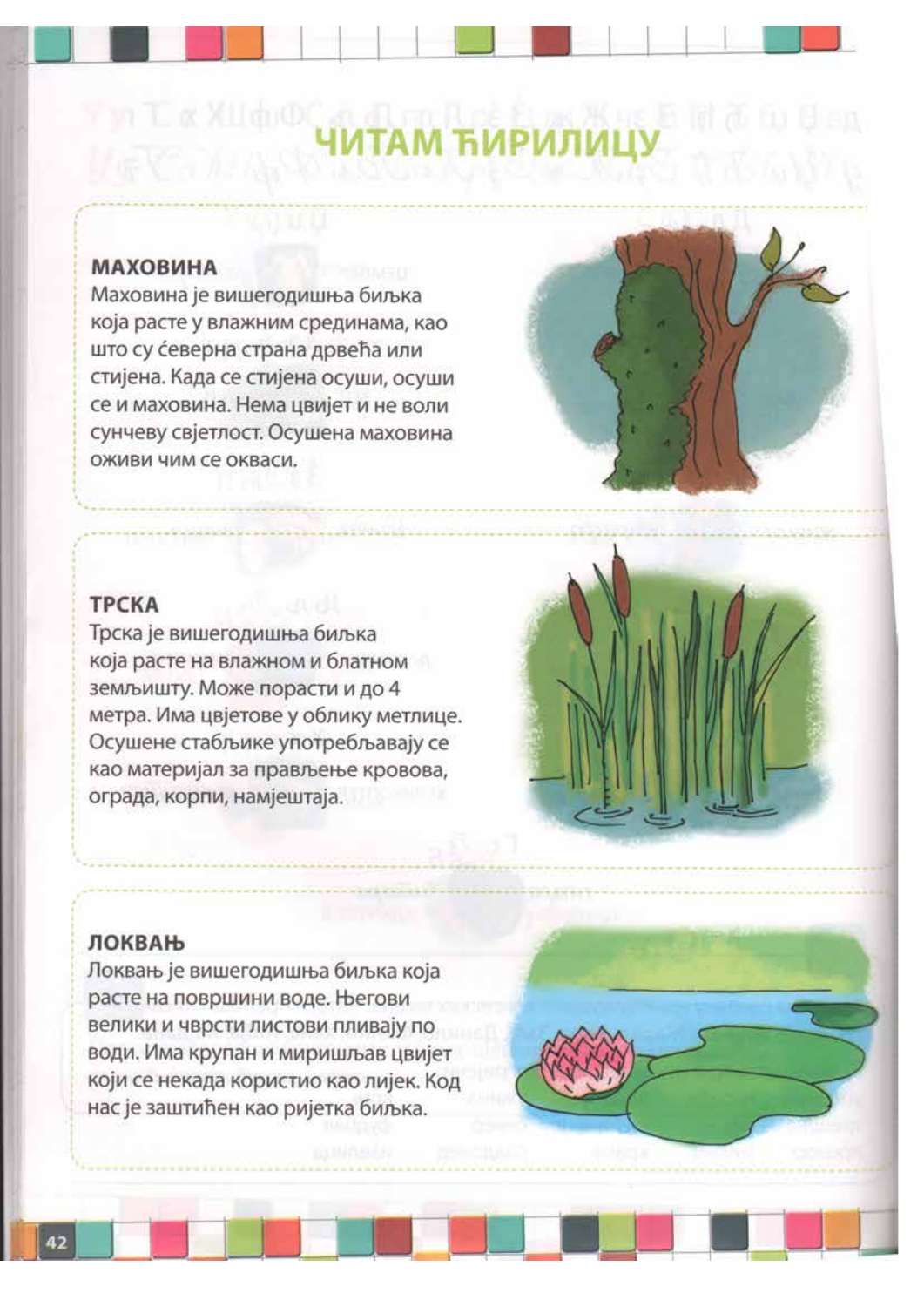

- 1. Ђе расту трска, маховина и локвањ?
- 2. Што им је заједничко?
- 3. Која од тих биљака је корисна људима? Због чега?
- 4. Која је заштићена биљна врста?
- 5. Која биљка нема цвијет?
- 6. Наведи разлику између маховине и трске.
- 7. Опиши локвањ.
- 8. Без чега маховина не може живјети? Објасни.



У црногорскоме језику употребљавају се два писма: ћирилица и латиница. Оба писма имају по 32 слова, од којих свако означава по један глас. У ћирилици се сваки глас обиљежава једним знаком. У латиници се једним знаком обиљежавају сви гласови осим dž, lj i nj који се биљеже са два знака: ljubav (љубав), Njujork (Њујорк), džem (џем).

43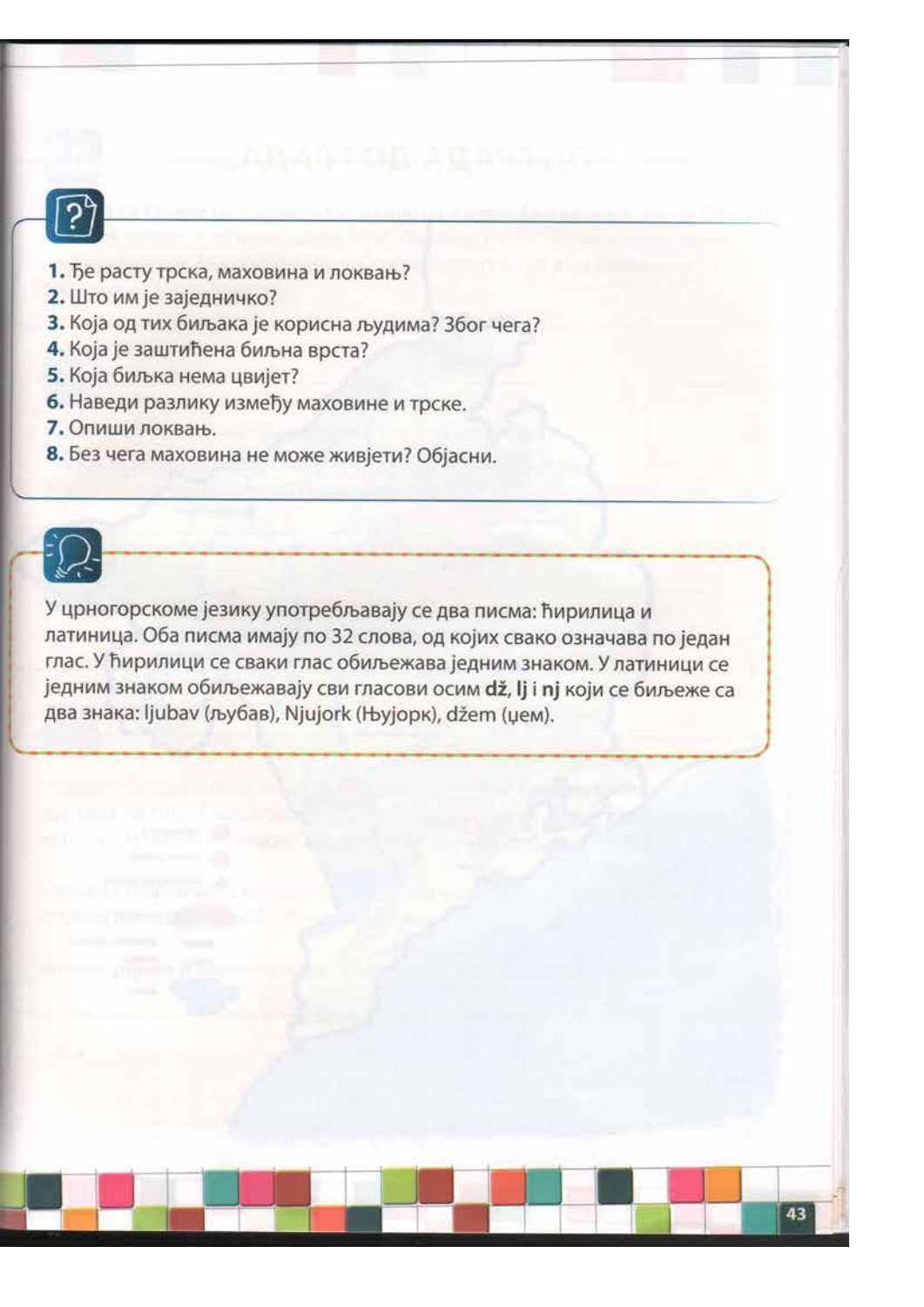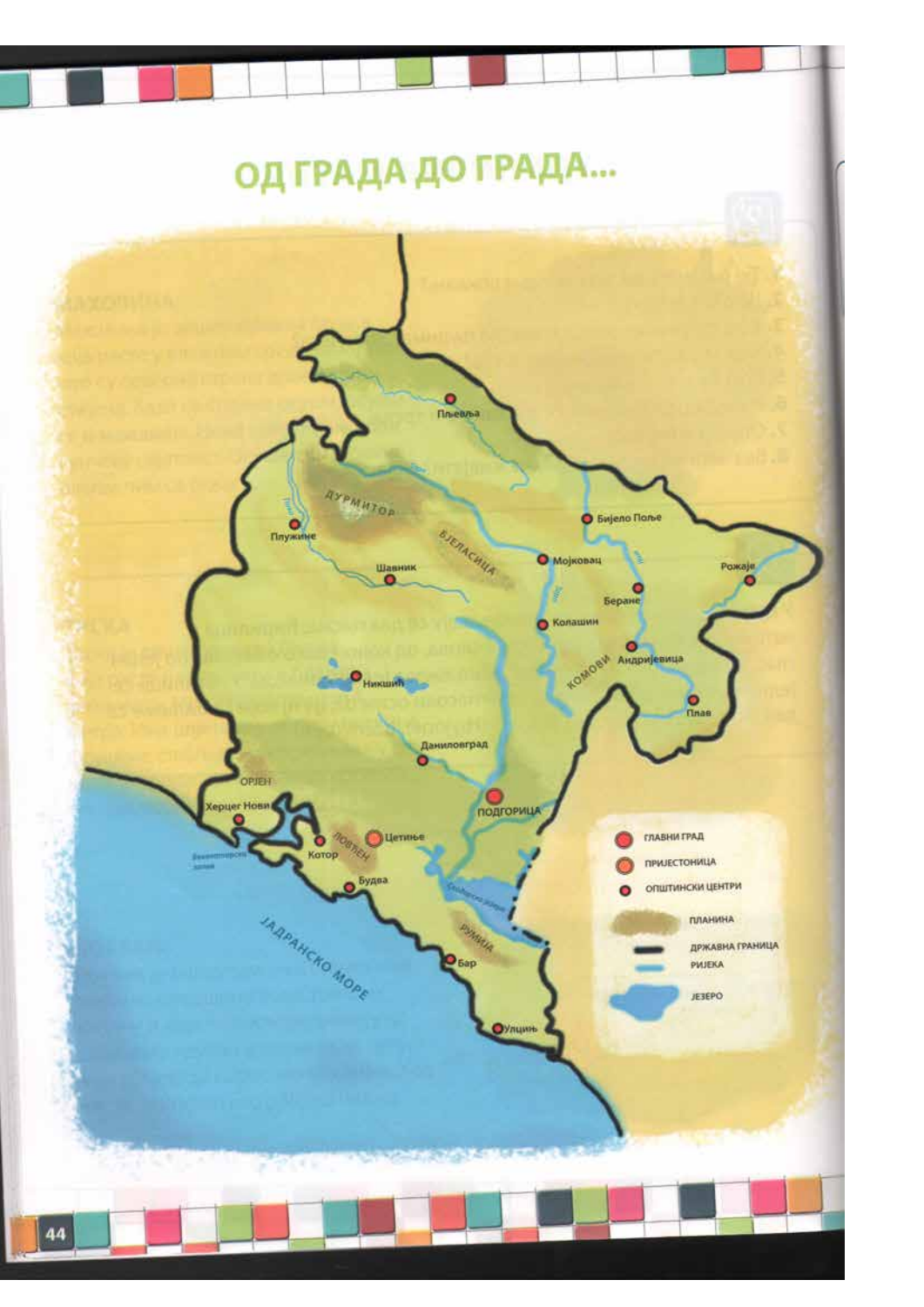

Угљеша са својим одјељењем често иде на излете. Сви се томе радују. Обилазе градове, ријеке и планине Црне Горе. Понекад се сретну и с ученицима из других градова. Тако су на Цетињу срели Бјелопољце, а на Веруши су се дружили с Никшићанима.



Пажљиво погледај карту и прочитај текст па одговори:

- 1. Именуј ријеке и планине које видиш на карти Црне Горе.
- 2. Које ријеке протичу кроз Подгорицу?



Прочитај ријечи које означавају становнике Бијелога Поља и Никшића.



Називи градова и села пишу се великим почетним словом (Цетиње, Беране, Диноша, Косић). Ако се састоје од више ријечи, сваку ријеч треба писати великим почетним словом (Херцег Нови, Доњи Штој).

Називи становника/становница градова и села пишу се великим почетним словом (Подгоричани, Бјелопољци, Плављани).

Називи ријека и планина пишу се великим почетним словом (Зета, Комови).

**MANY START** 

45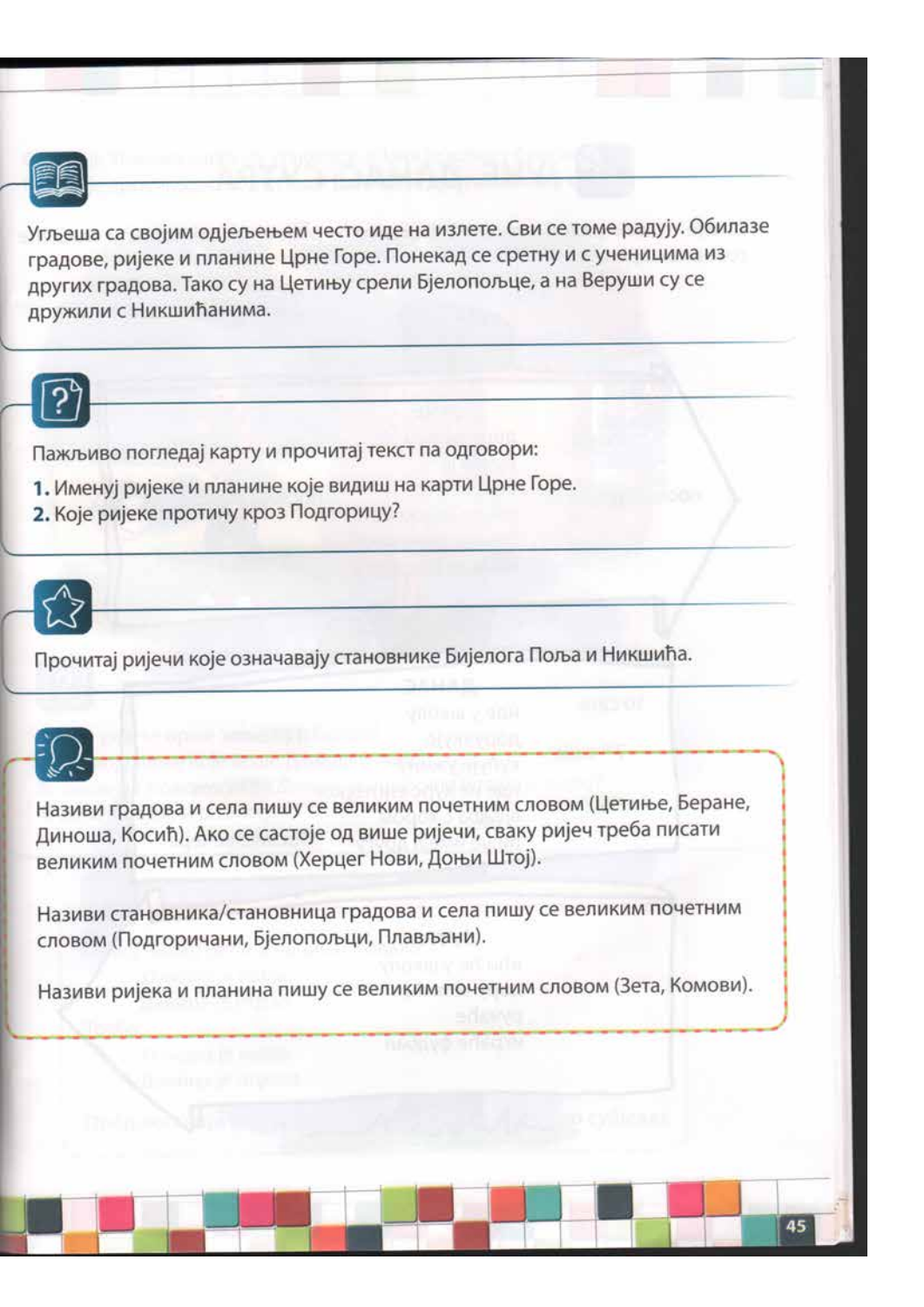

Што је Угљеша радио јуче, што данас, што ће радити сутра? Користи сљедеће говорне моделе.